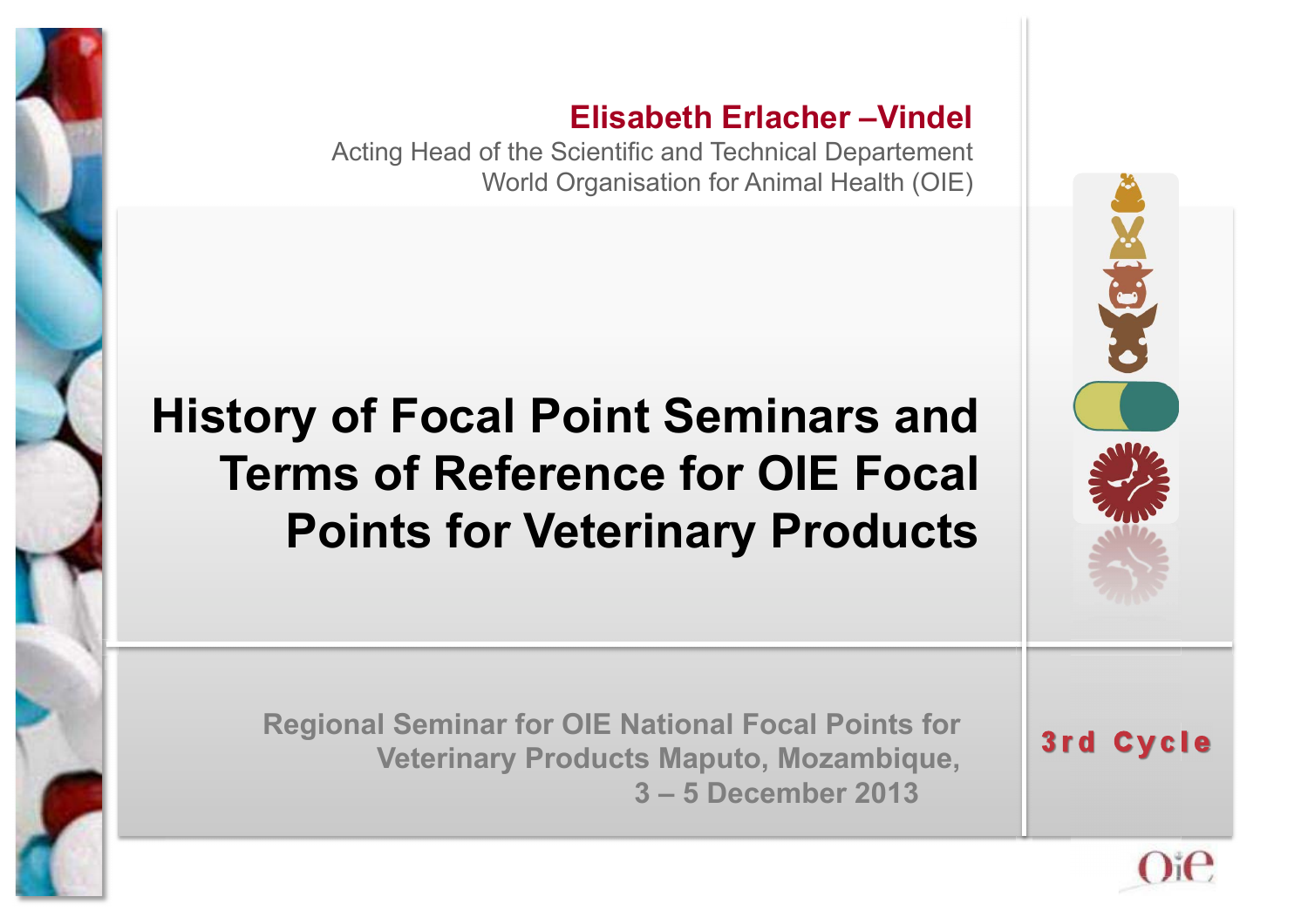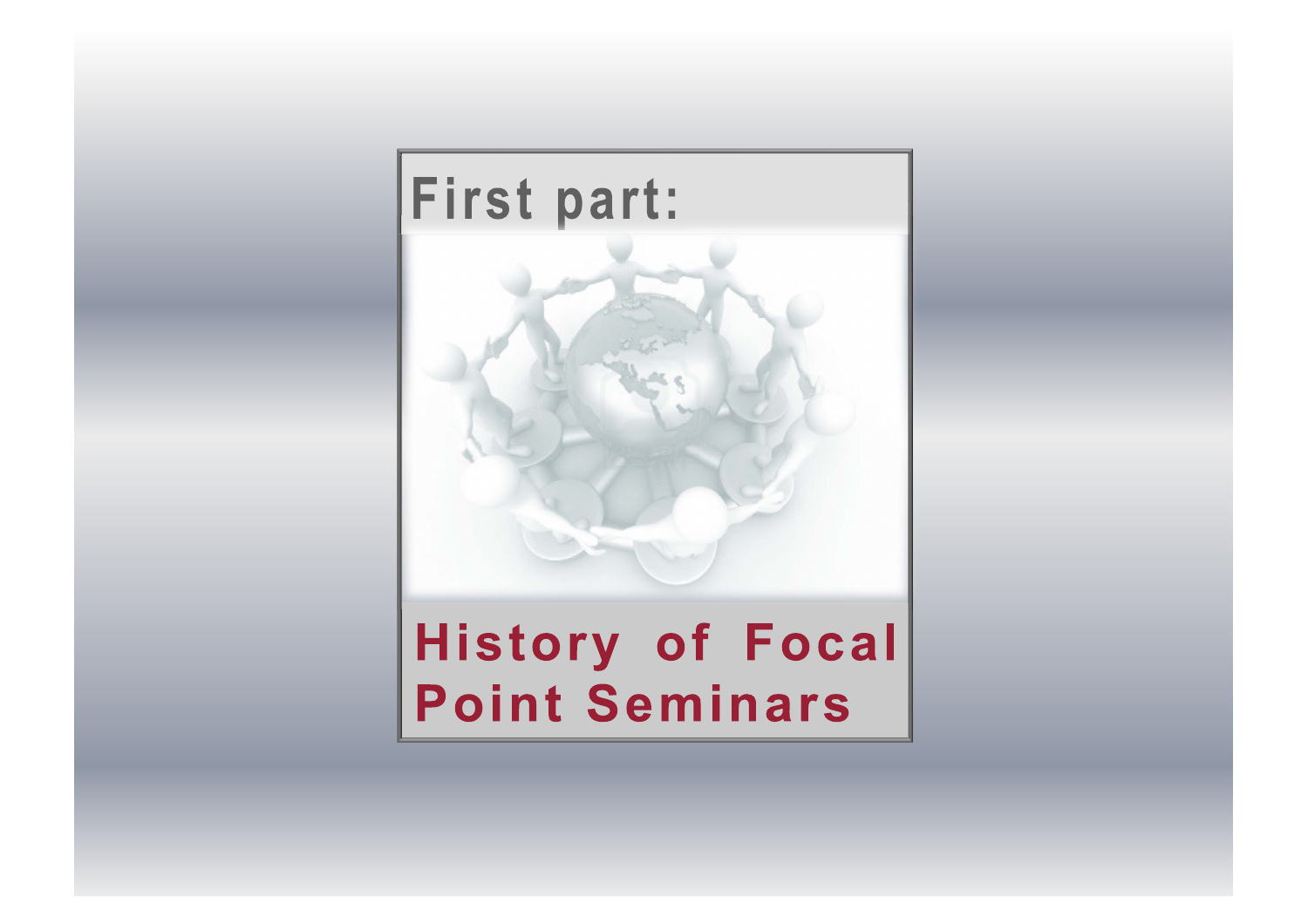

#### **Introduction**

- The OIE has launched a global programme of capacity building for OIE Delegates and OIE National Focal Points.
- One of the objectives is to provide good governance concepts to the main actors of National Veterinary Services.
- **Among the elements of governance, the OIE** grants great importance to the good management of veterinary products, from both animal and public health points of view.

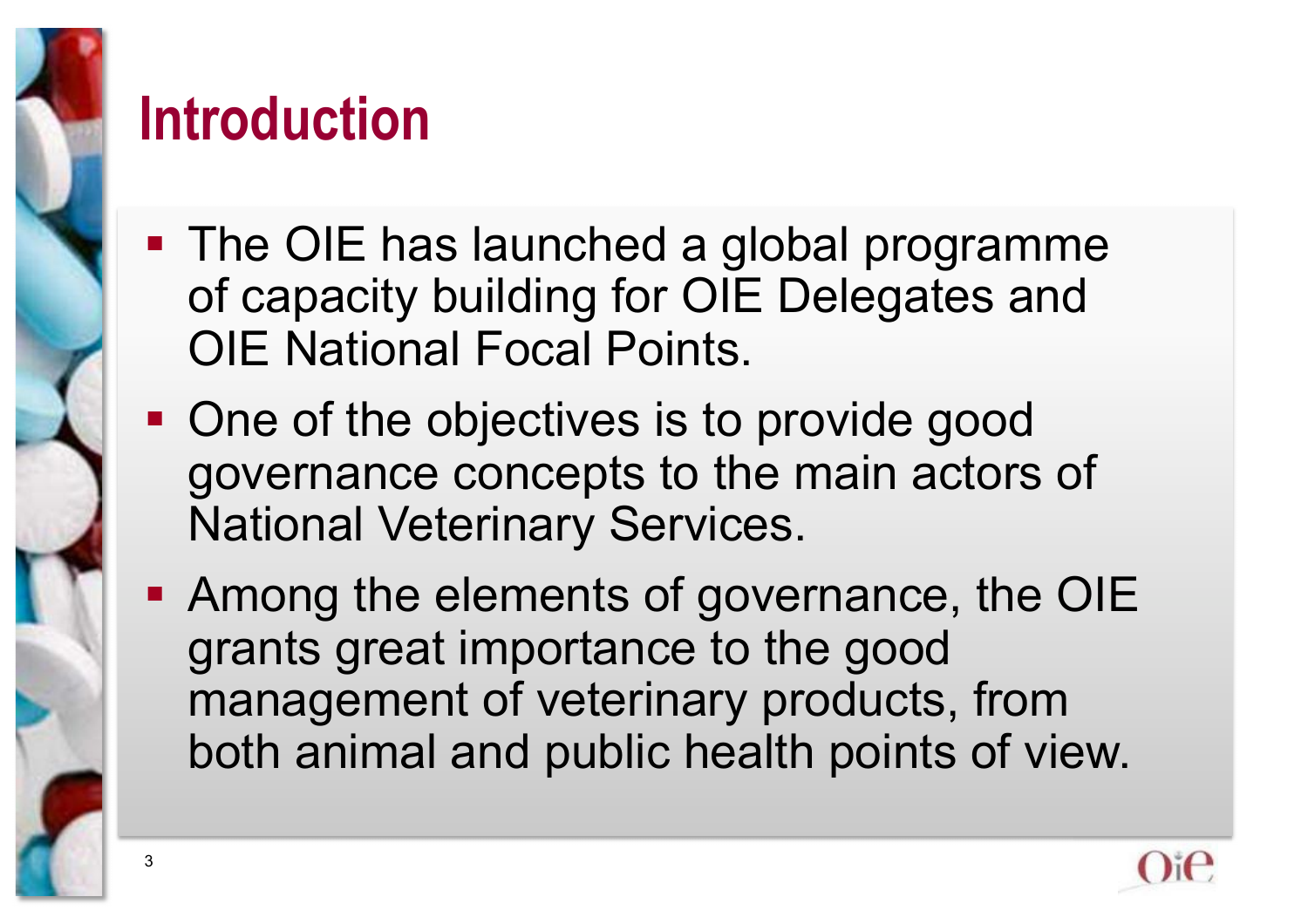

During the 76th General Session in May 2008, the World Assembly of Delegates has:

- re-iterated the importance of the Focal Point for information on animal diseases
- requested to nominate Focal Points on other subjects

The appointment of Focal Points to the OIE should be only done by the National **Delegate**.

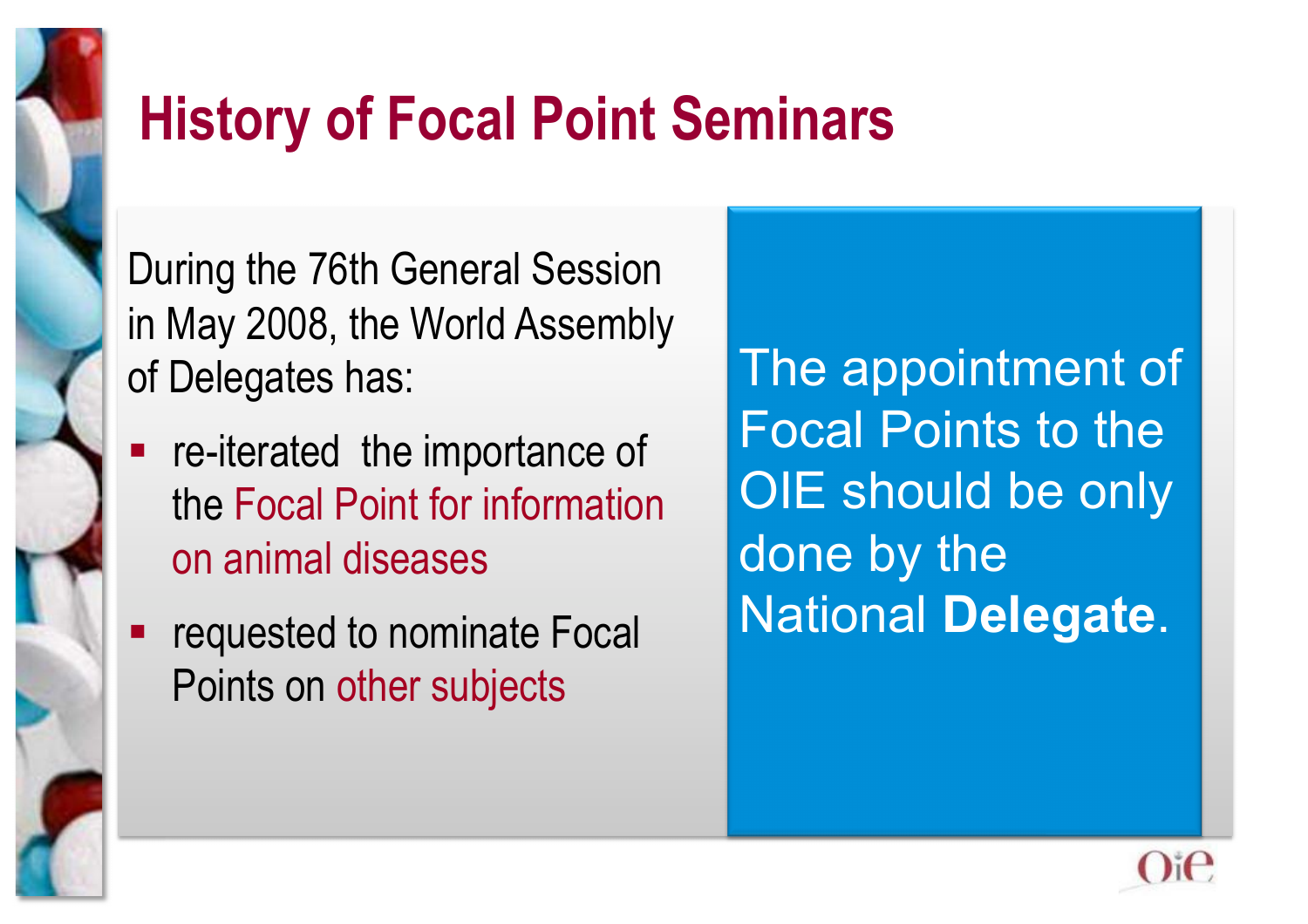- **Delegates were requested to nominate focal** points for :
	- <sup>U</sup> Animal disease notification
	- <sup>U</sup> Wildlife
	- <sup>U</sup> Aquatic animal diseases
	- <sup>U</sup> Animal welfare
	- <sup>U</sup> Animal production food safety
	- **Veterinary products**
- Communication and Laboratories added later

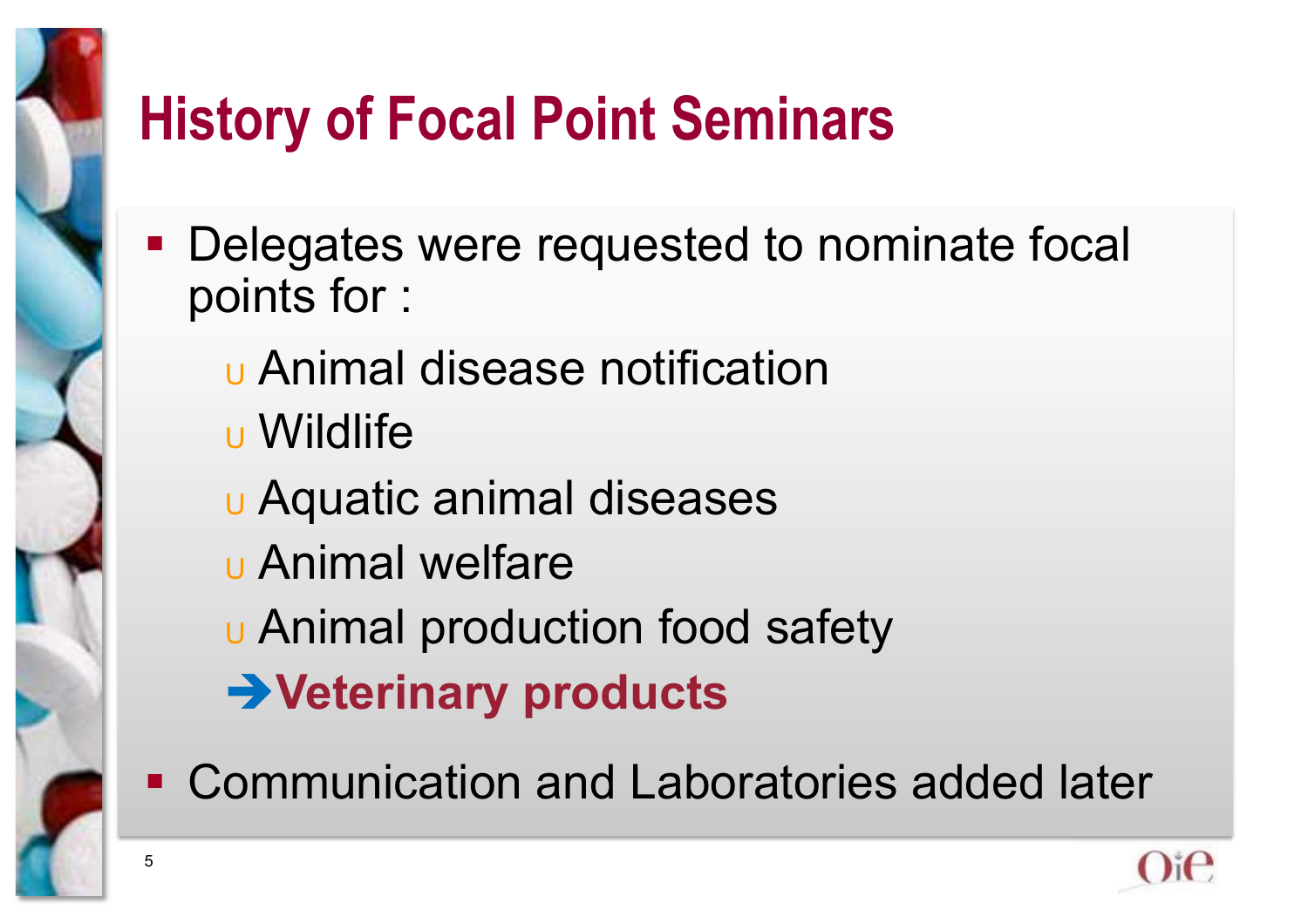- **Veterinary products** 
	- include diagnostics, vaccines and veterinary drugs
	- are key elements that enable detection, prevention and control of animal diseases

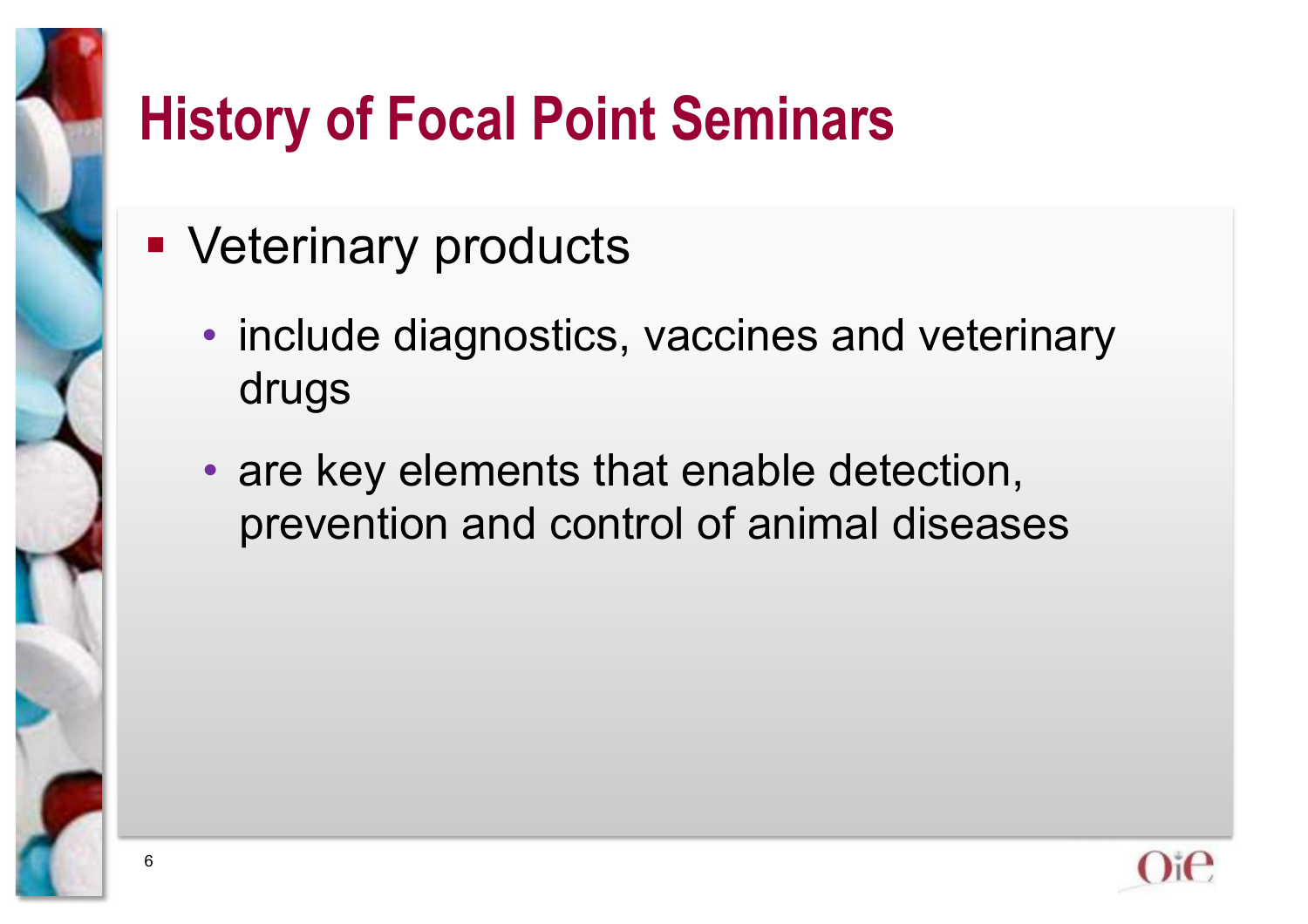**Farther Resolution on Veterinary Products** 

**(No. 25)** adopted by the OIE Member Countries at the 77th OIE General Session in **May 2009** promotes a coherent strategy related to veterinary products and strengthens OIE involvement in this field

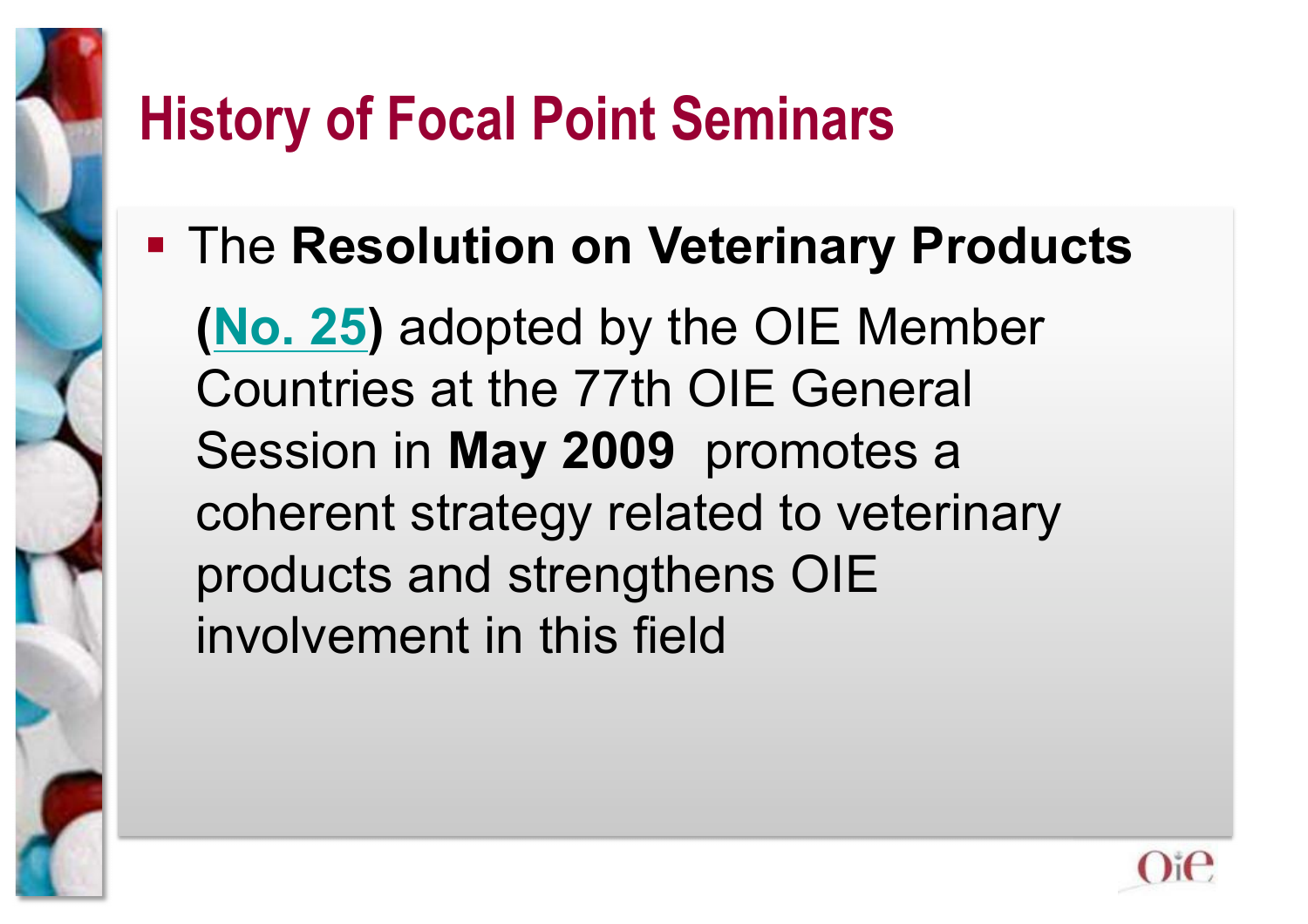

## **Resolution No. 25 Recommendations to OIE Members**

**4. Nominate a national focal point** for OIE on matters related to veterinary products

 according to the suggested Terms of Reference and encourage his/her participation in training sessions and appropriate international gatherings and meetings.

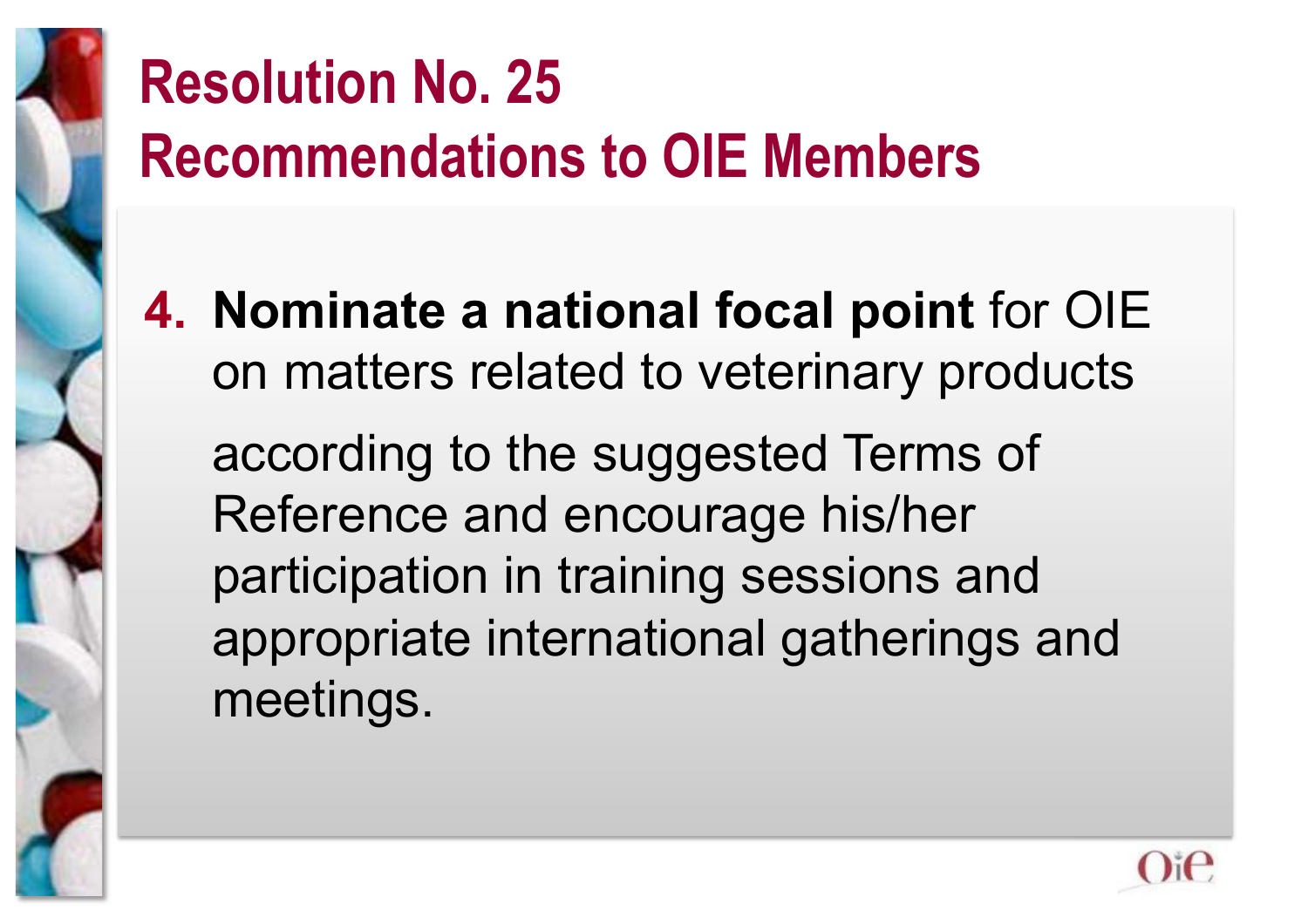## **The OIE Fifth Strategic Plan (2011-2015)**

highlights the importance of Focal Points:

 *The World Assembly of Delegates has established a system of national focal points in several areas of the OIE's work. Focal points are established under the authority of the Delegate of each OIE Member. They assist the OIE Delegate and act as a direct contact point with the OIE in their respective areas*.

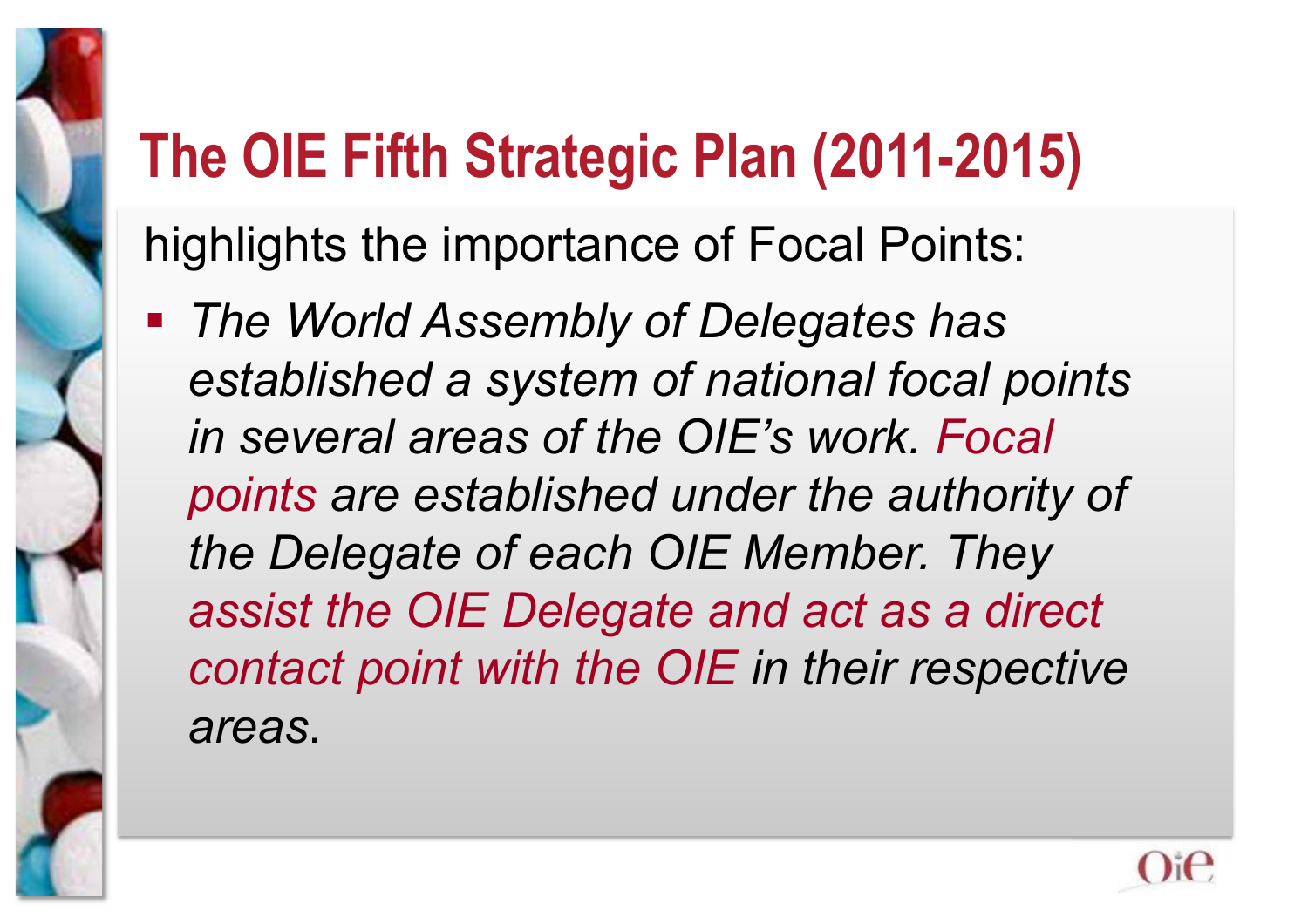

## **The OIE Fifth Strategic Plan (2011-2015)**

and confirms OIEs engagement to support their activities:

*The OIE will continue to strengthen the network of focal points in their respective areas of competence, mainly through training courses and workshops at the Regional and Sub-Regional levels.* 

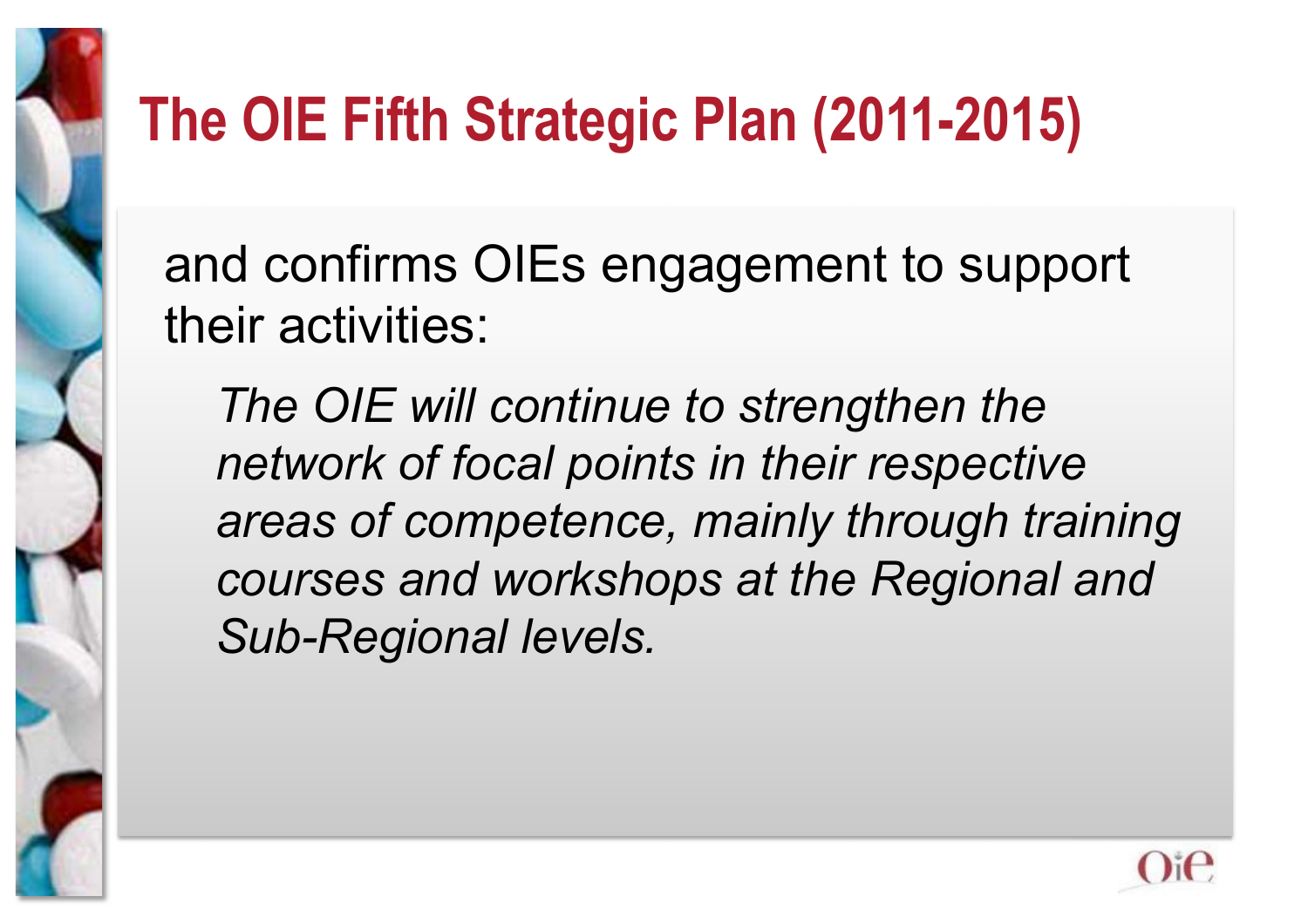

 **OIE Conference on Veterinary Medicinal Products in Africa Dakar (Senegal), 25–27 March 2008 2008**





 **OIE Conference on Veterinary Medicinal Products in the Middle East Damascus (Syria), 2–4 December 2009** 

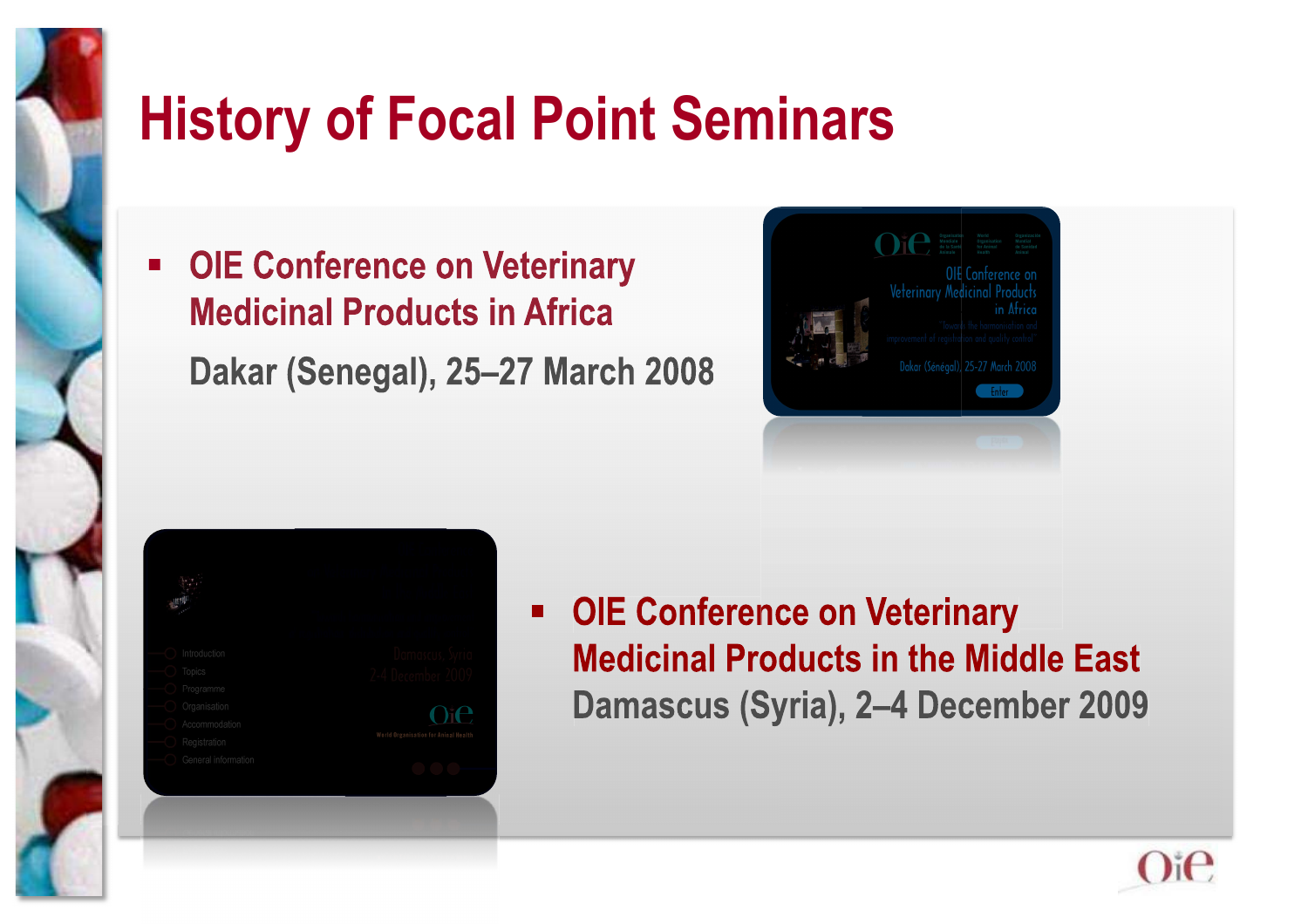

## **History of Focal Point Seminars: First cycle**

- **Training workshops (first cycle) for OIE** National Focal Points for Veterinary Products have been organised:
	- <sup>U</sup> Europe, (Serbia), July 2010 <sup>U</sup> Americas, (Colombia), September 2010 <sup>U</sup> Africa, (South Africa), November 2010 <sup>U</sup> Asia (Cambodia), June 2011

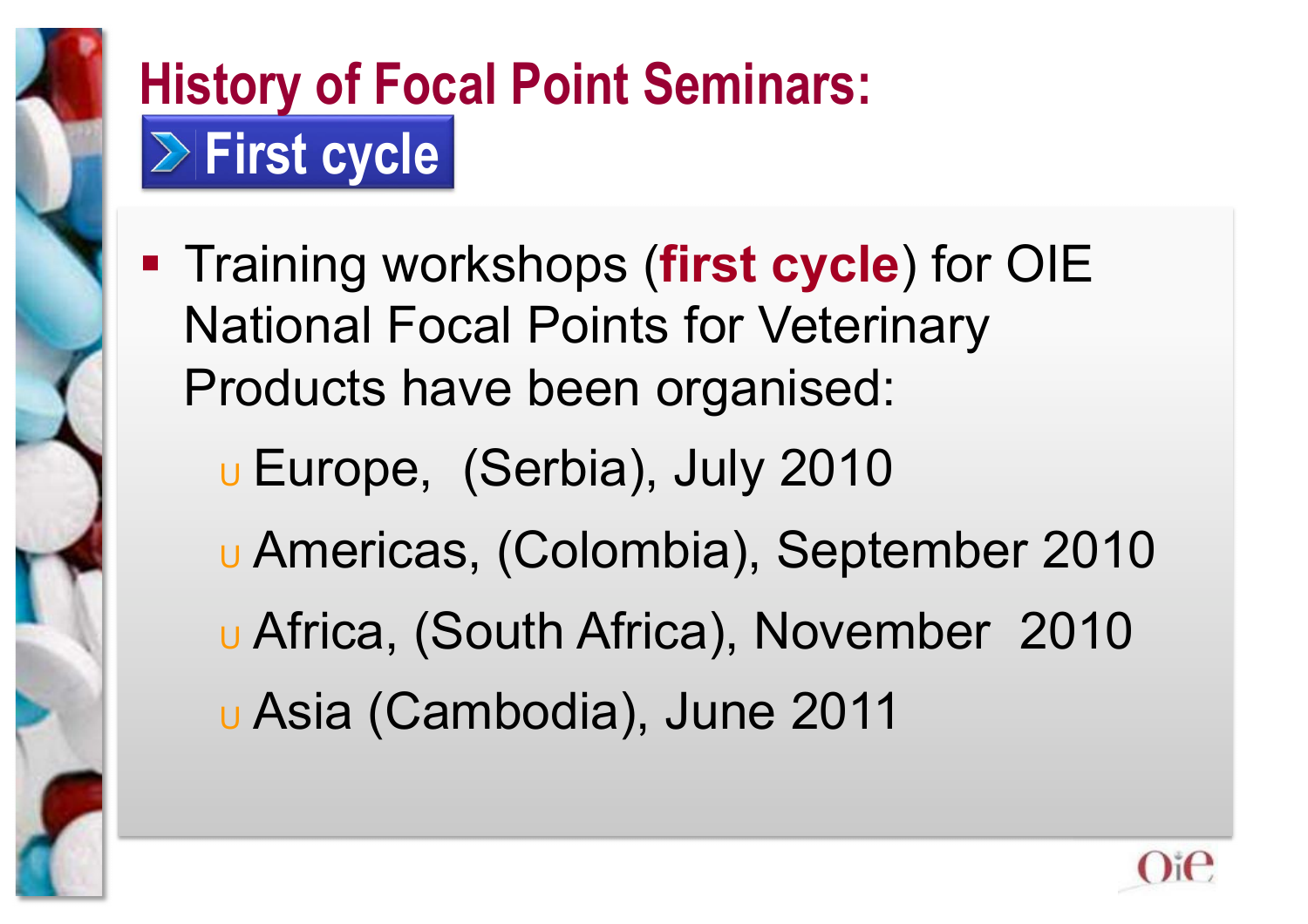

#### **First Cycle**

The first cycle training provided basic knowledge

- on the mandate and activities of the OIE;
- on the rights and responsibilities of the OIE Delegates and their Focal Points;
- on the Terms of Reference of Focal Points;

and also addressed the needs and expectations of Focal Points on Veterinary Products.

![](_page_12_Picture_7.jpeg)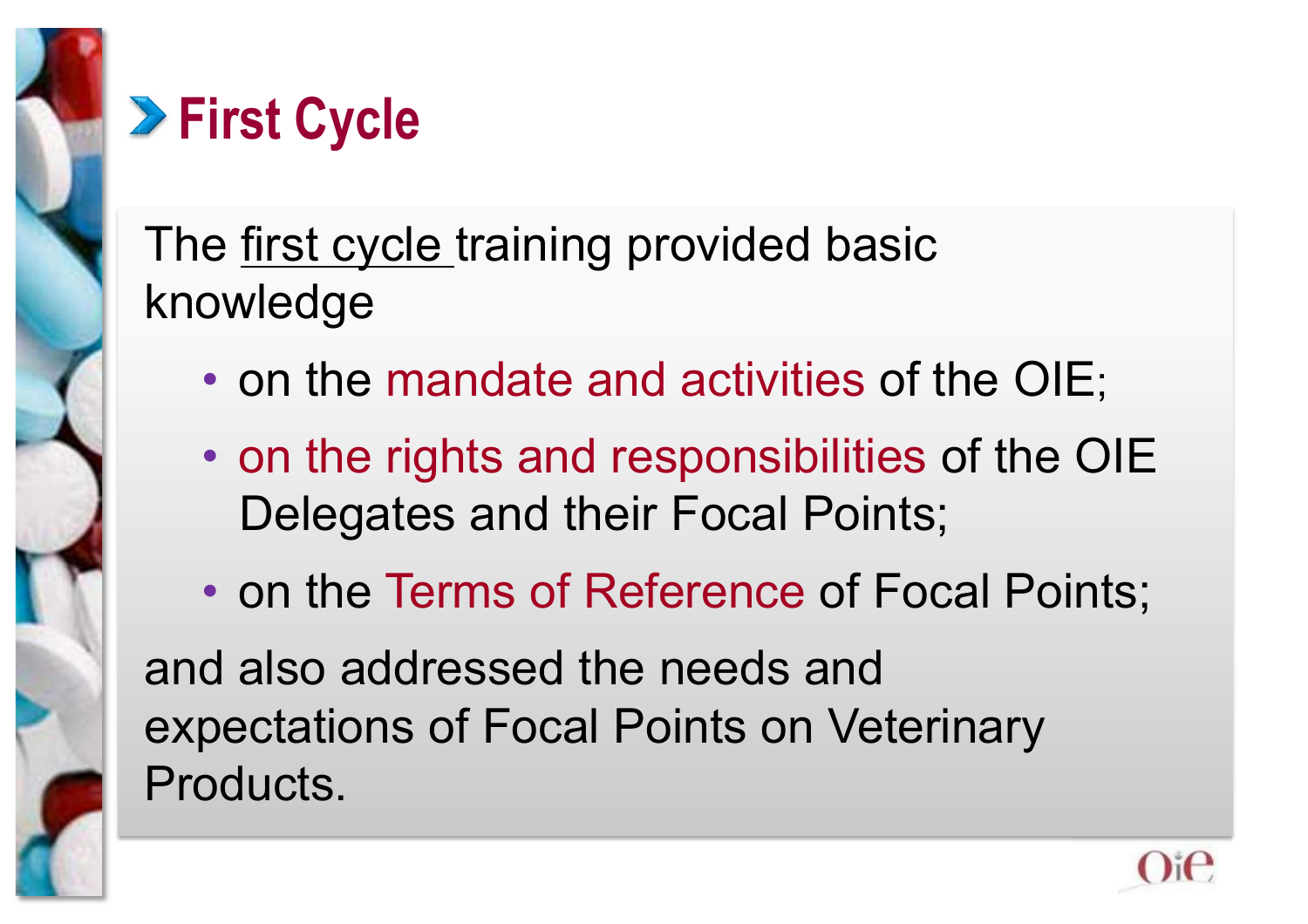![](_page_13_Picture_0.jpeg)

#### **History of Focal Point Seminars: Second cycle**

- **Second cycle** for OIE National Focal *Points for Veterinary Products*
	- <sup>U</sup> Africa (Senegal), Septembre 2011
	- <sup>U</sup> **Middle East and Africa (Morocco), Dec. 2011**
	- <sup>U</sup> Africa (Kenya), Mars 2012
	- <sup>U</sup> Asia (Thailand), July 2012
	- <sup>U</sup> Americas (Brazil), October 2012
	- <sup>U</sup> Europe (Austria), November 2012

![](_page_13_Picture_9.jpeg)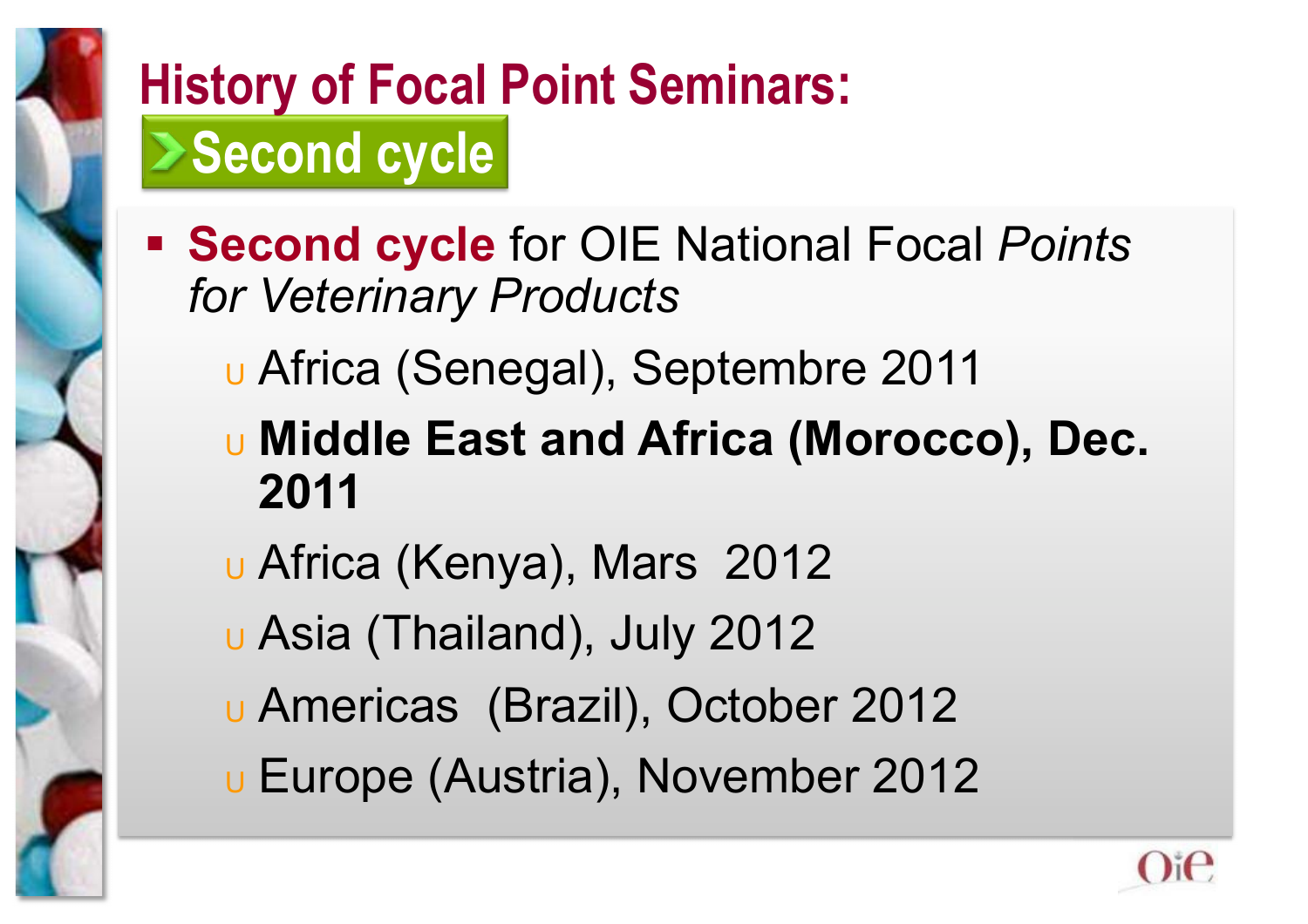![](_page_14_Figure_0.jpeg)

#### **Execond cycle**

The second cycle focussed on

- **VICH (International cooperation on** harmonisation of technical requirements for Registration of Veterinary Products).
- **The use of veterinary products and the** issues of residues and antimicrobial resistance (AMR).
- **The control of drugs and the quality of** vaccines.

![](_page_14_Picture_6.jpeg)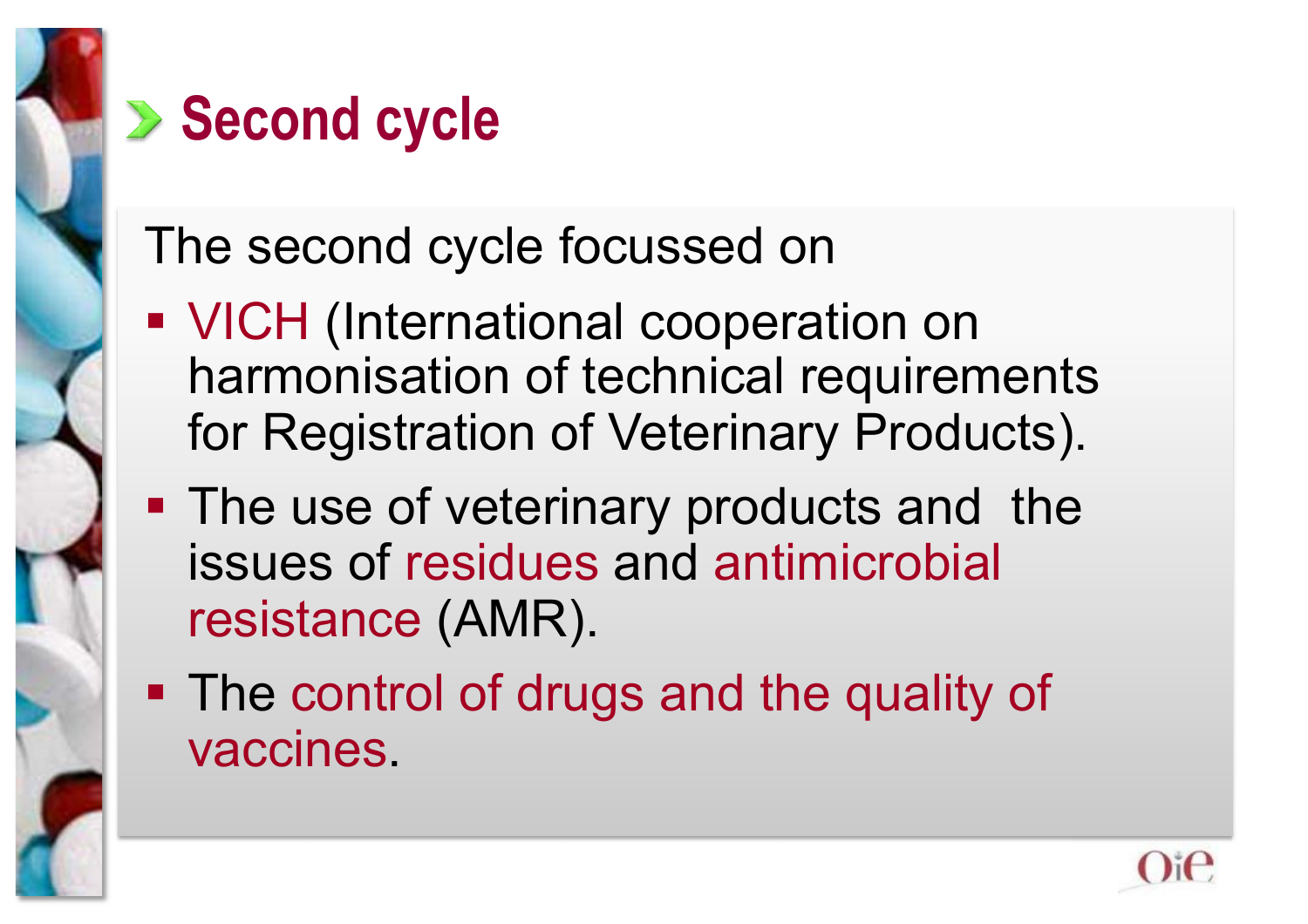![](_page_15_Figure_0.jpeg)

## **Execond cycle**

- **Provided to participants the technical basis for** the:
	- inspection system, monitoring plan, control of the distribution of vaccines and the tracking and identification of counterfeit products
- Strenghtened awarness of Focal Points on the importance of prudent and responsible use of veterinary drugs, in particular with regard to residues and antimicrobial resistance.

![](_page_15_Picture_5.jpeg)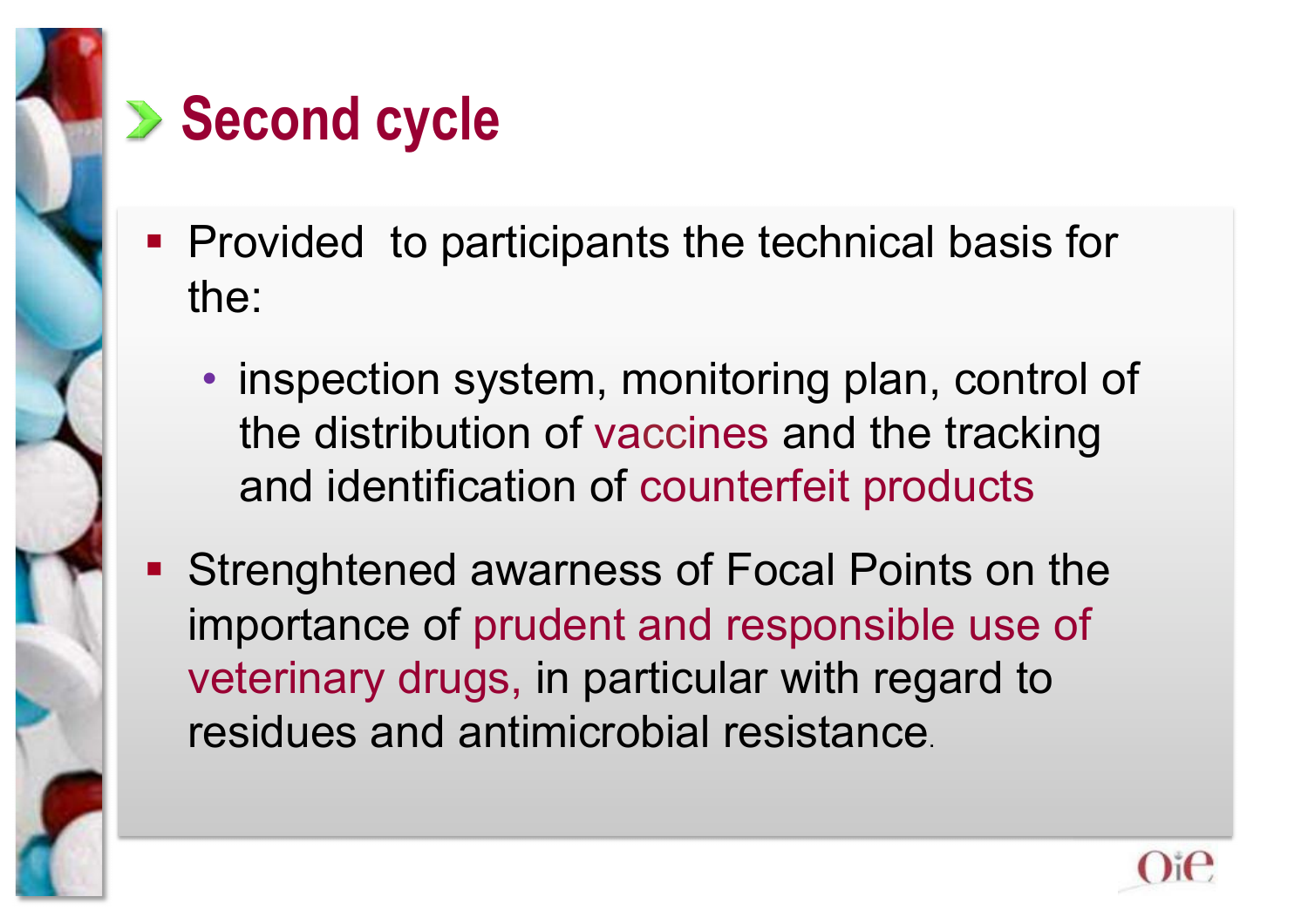![](_page_16_Picture_0.jpeg)

## **History of Focal Point Seminars >Third Cycle**

**- Inter-Regional Seminar for OIE National** Focal Points for Veterinary Products Algiers (Algeria) 1 – 3 October 2013

**- Regional Seminar for OIE National Focal** Points for Veterinary Products Maputo, Mozambique, 3 – 5 December 2013

![](_page_16_Picture_4.jpeg)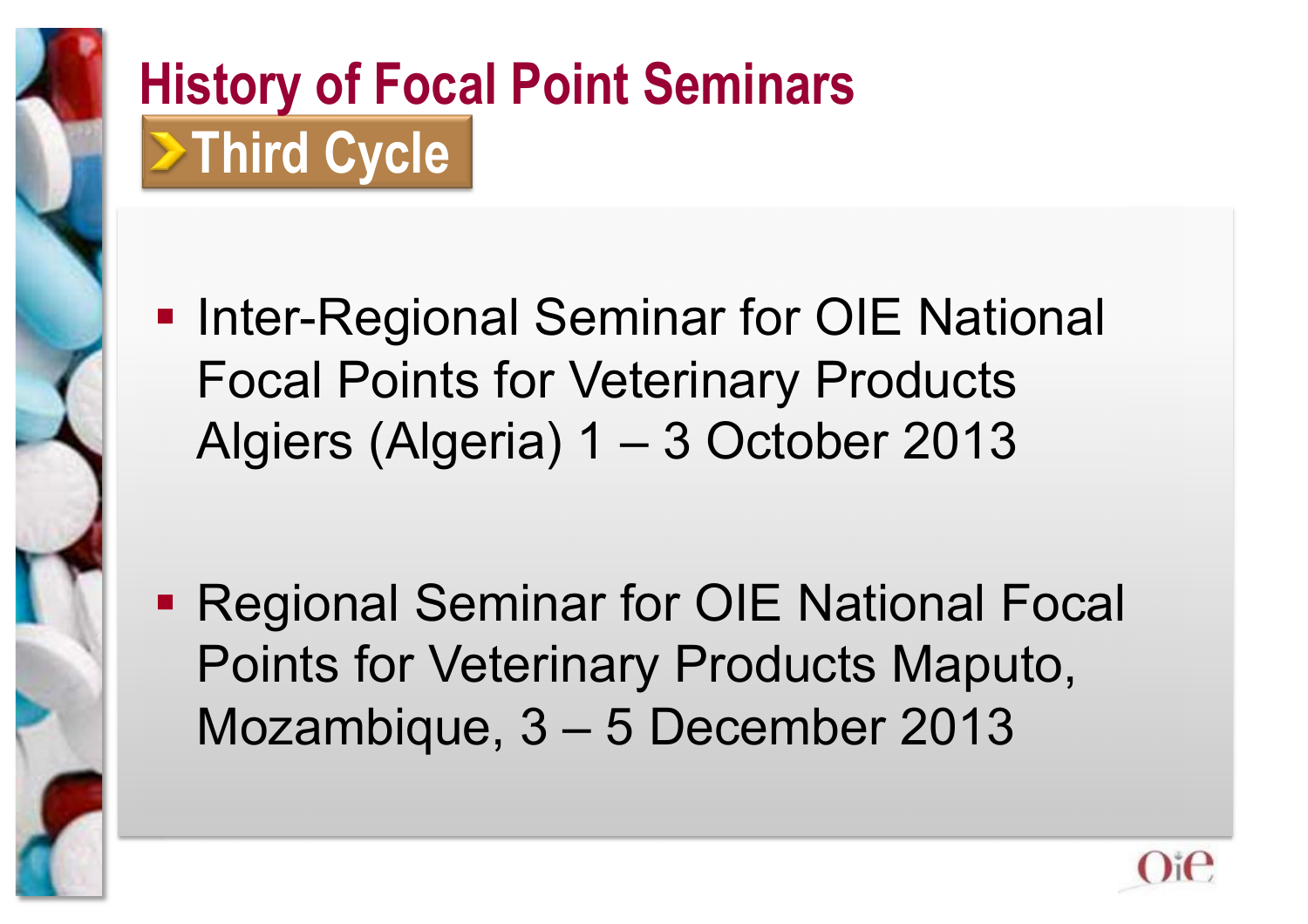![](_page_17_Picture_0.jpeg)

## **Example 2 Third Cycle**

#### Will cover

- **Diagnostic test validation methods and kits**
- **Antimicrobial use and resistance**
- **Anti-parasitic drugs**
- Veterinary products in general and good governance

![](_page_17_Picture_7.jpeg)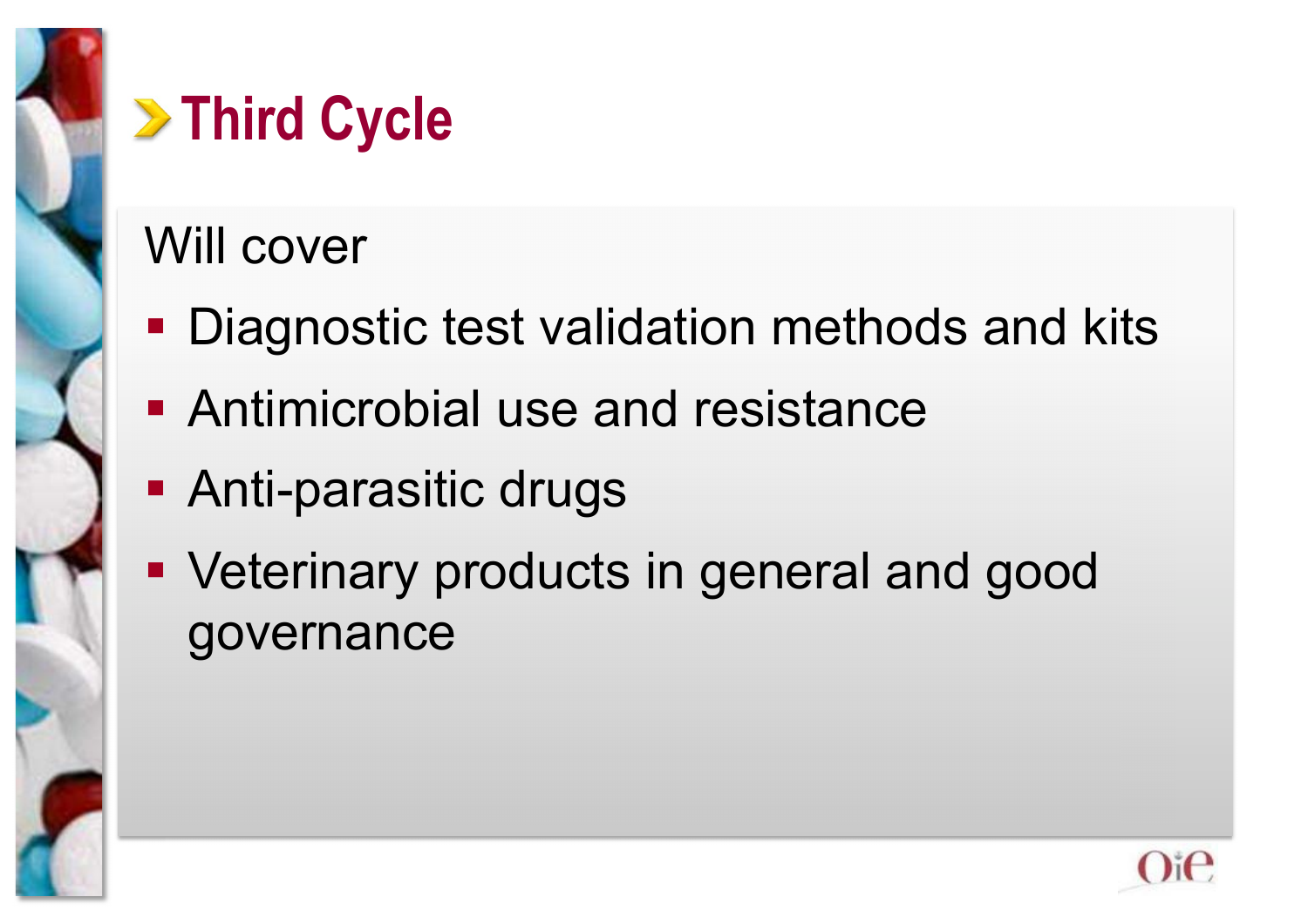![](_page_18_Picture_0.jpeg)

![](_page_18_Picture_1.jpeg)

**OIE Focal Points for Veterinary Products** 

![](_page_18_Picture_3.jpeg)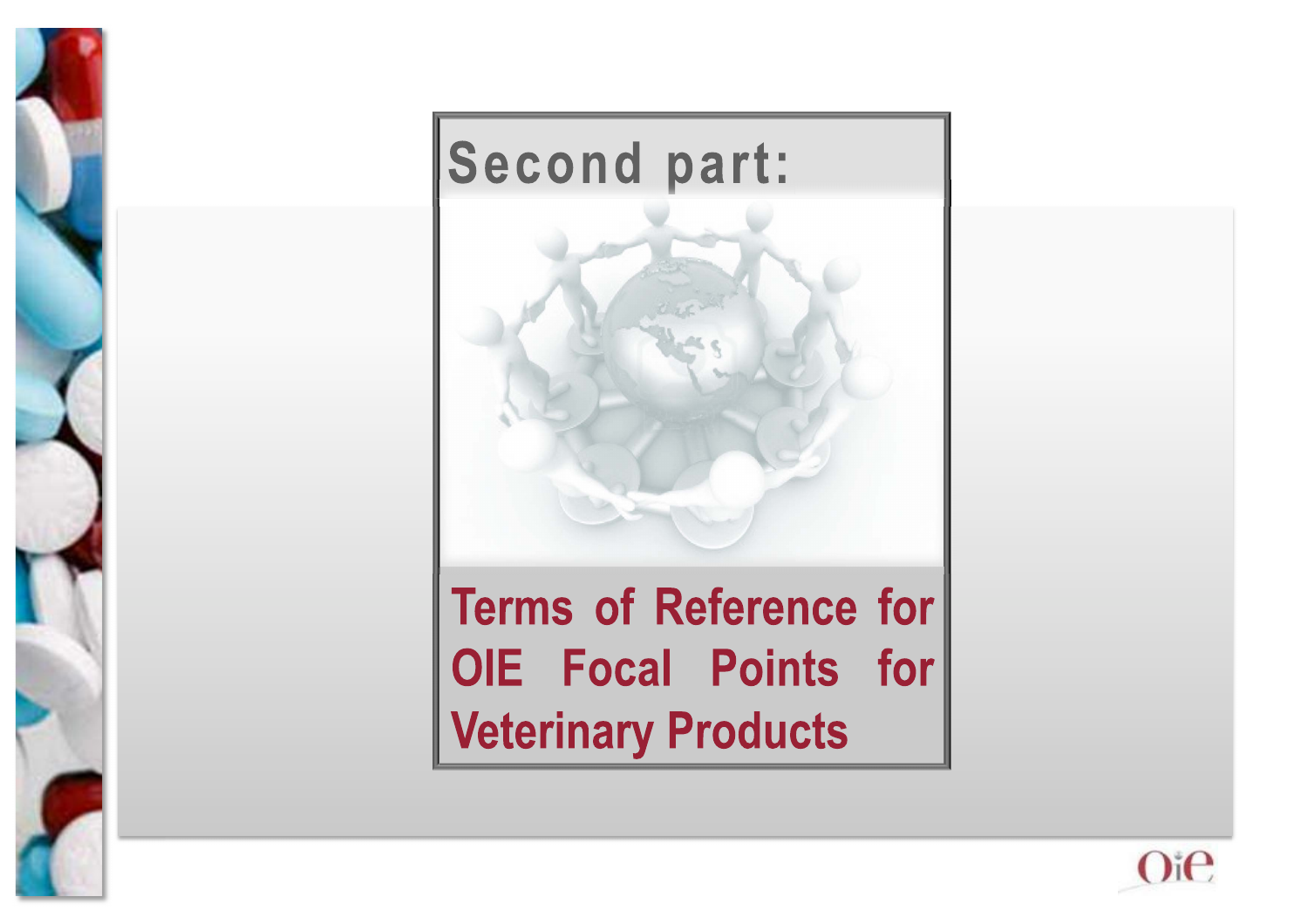![](_page_19_Picture_0.jpeg)

### **Termes of Reference**

Terms of Reference (ToRs) for National Focal Points were:

- **Established by OIE Headquarters for all Focal Points**
- **First sent to all OIE Delegates in March 2009**

![](_page_19_Picture_5.jpeg)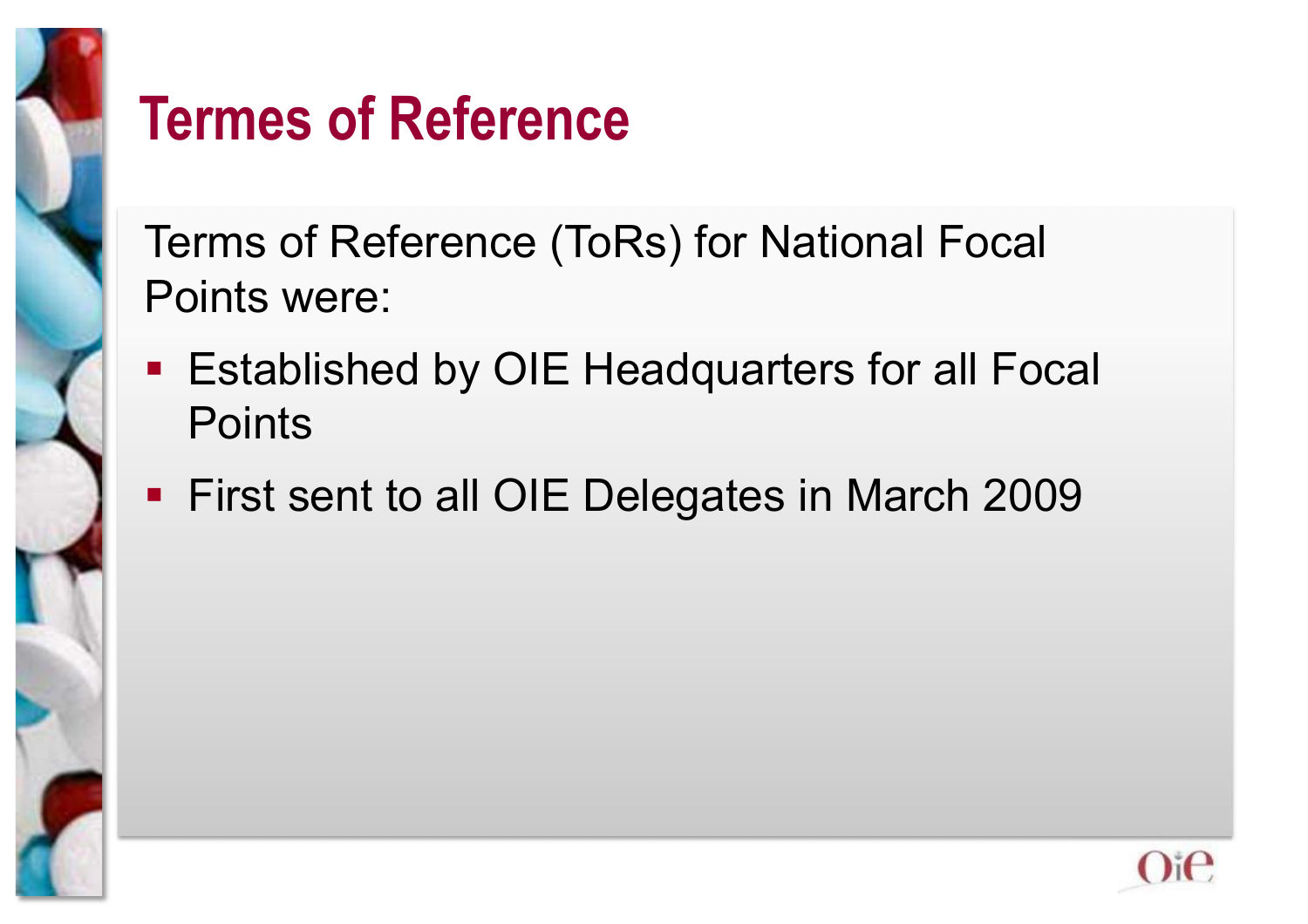## **Termes of Reference: General part**

The responsibilities of the focal points are under the authority of the OIE Delegate.

- Any information transmitted to the OIE from the different focal points needs to be transmitted under the designated authority of the OIE Delegate
- **This practice would equally apply, if focal points are** located in other Departments or Ministries
- **From a legal perspective the OIE considers the** official OIE Delegate to be the unique representative of the country.

![](_page_20_Picture_5.jpeg)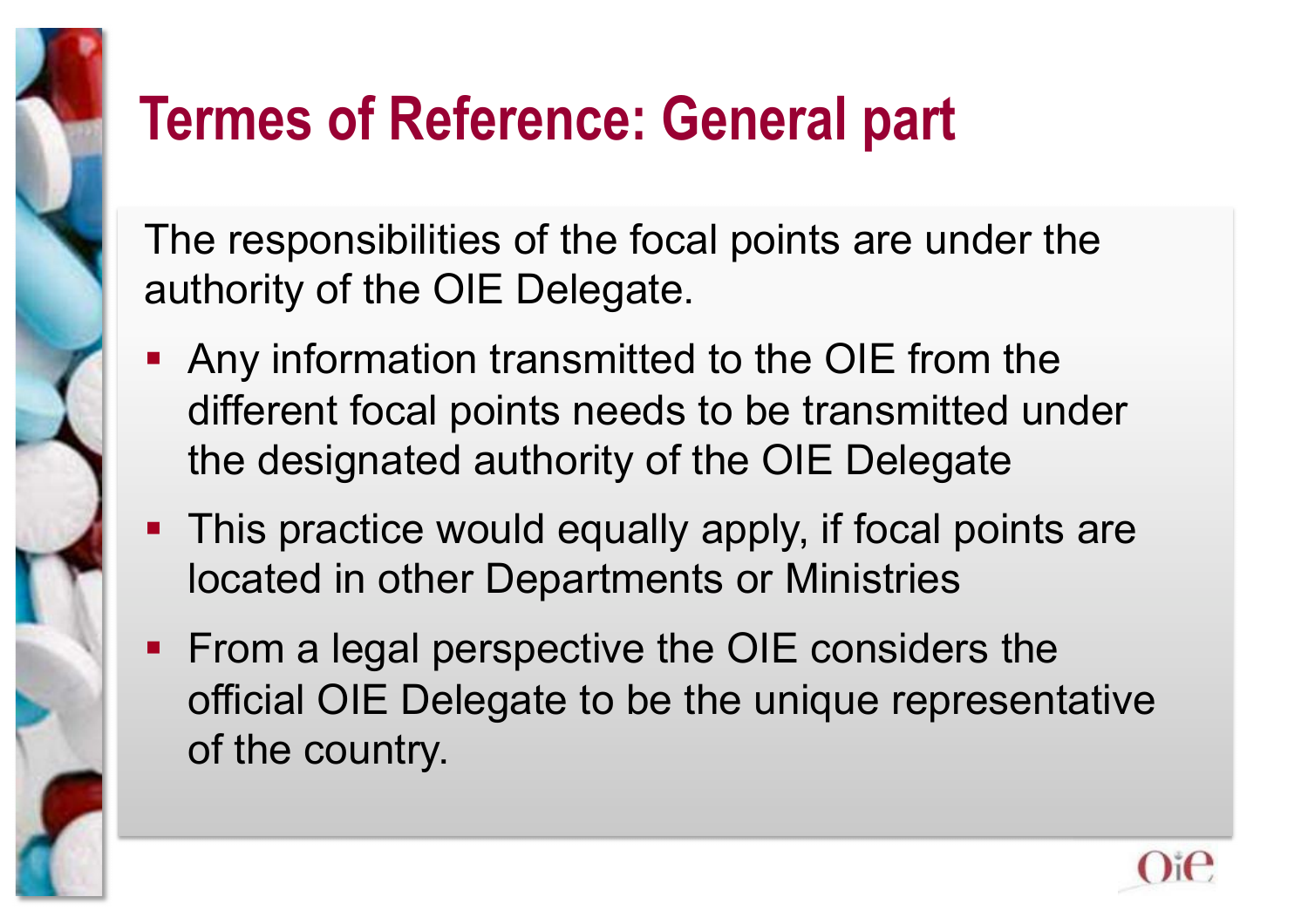## **Terms of Reference: Specific tasks**

- **Establish a network of veterinary product experts** within his/her country or communicate with existing network;
- Establish and **maintain** a **dialogue with the Competent Authority** for veterinary products in his country, and to facilitate **cooperation and communication among** several authorities where responsibility is shared;

![](_page_21_Picture_3.jpeg)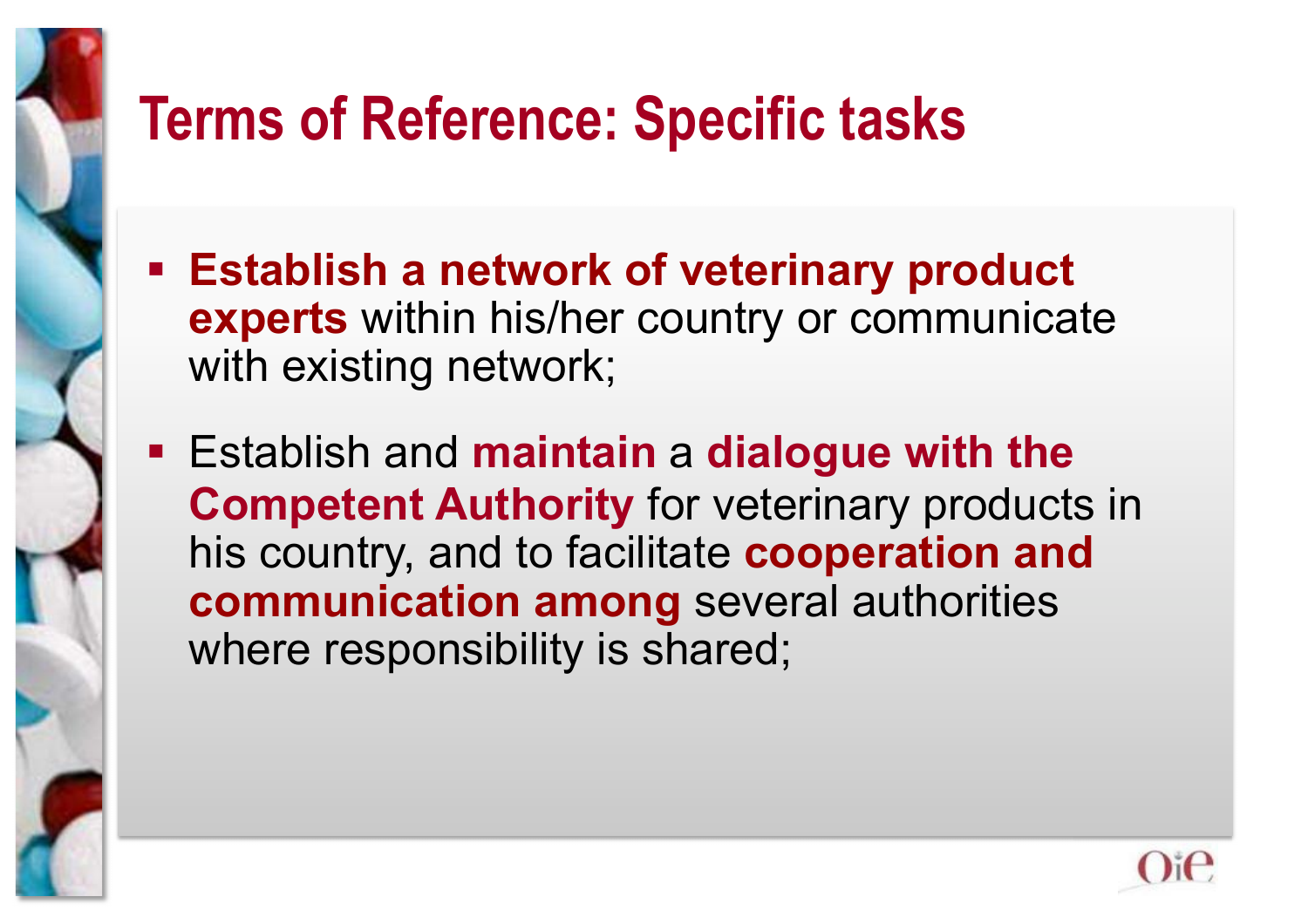![](_page_22_Picture_0.jpeg)

#### **Terms of Reference**

- Under the authority of the OIE Delegate of his/ her country, **monitor legislation** on and **control** of veterinary products to ensure that these are in support of OIE international standards, guidelines and recommendations;
- **Act as a contact point with the OIE** on matters related to veterinary products;

![](_page_22_Picture_4.jpeg)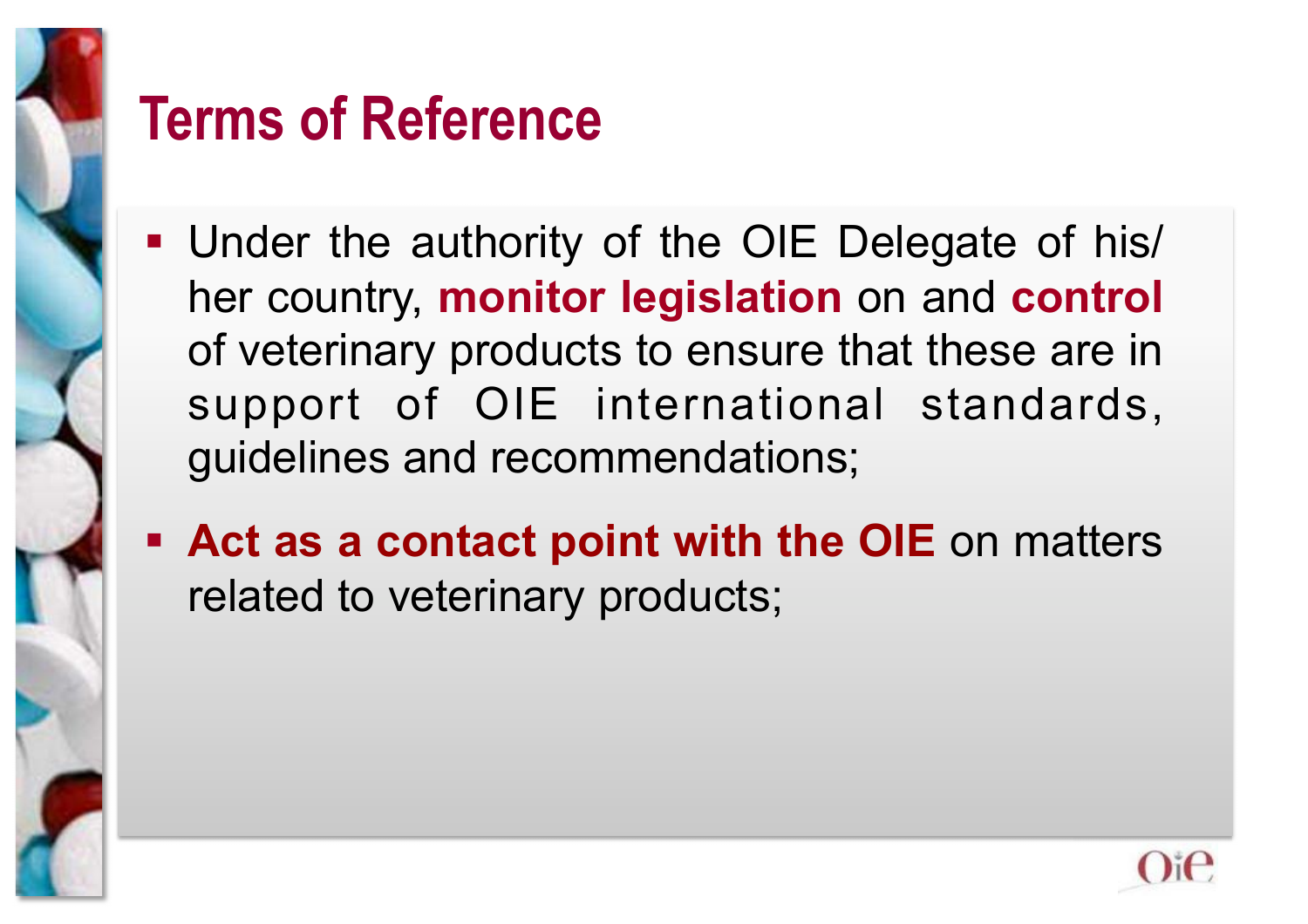![](_page_23_Picture_0.jpeg)

#### **Terms of Reference**

- **Receive** from the OIE Headquarters information **on VICH (1) activities and copies of the reports of the Biological Standards Commission** and other relevant reports, should they address discussion points on veterinary products;
- **Conduct**, on request, the **in-country consultation process** with recognised veterinary product experts on draft texts of standards and/or on guidelines and recommendations proposed in those reports.
- (1) VICH: International cooperation on harmonisation of technical requirements for Registration of Veterinary Products :

![](_page_23_Picture_5.jpeg)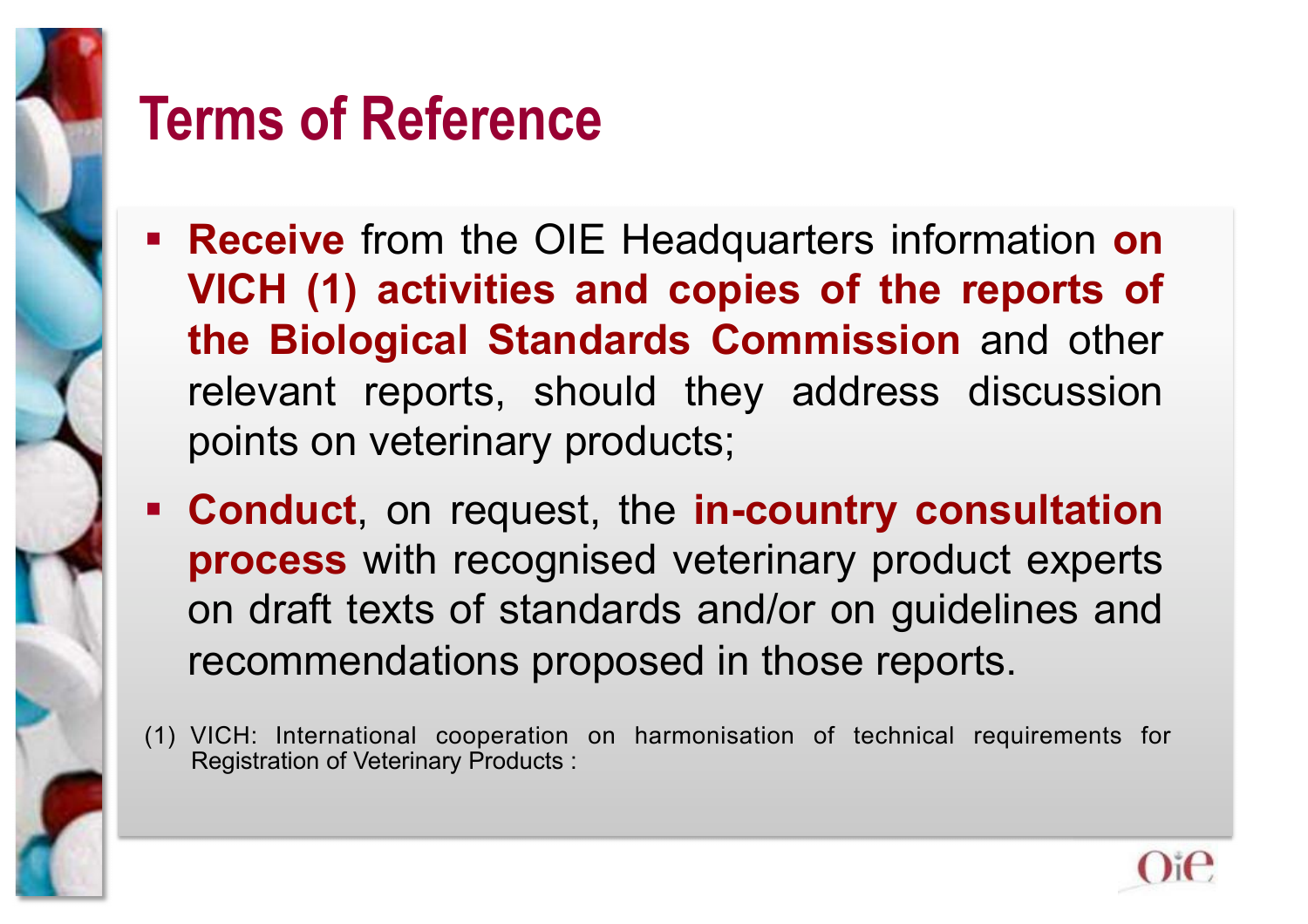![](_page_24_Picture_0.jpeg)

#### **Terms of Reference**

**Prepare comments for the Delegate** on each of the relevant meeting reports reflecting the scientific view and position of the individual OIE Member Country and/or the region, including comments on the proposals for new or revised **OIE standards, guidelines and** recommendations **related to veterinary products.** 

![](_page_24_Picture_3.jpeg)